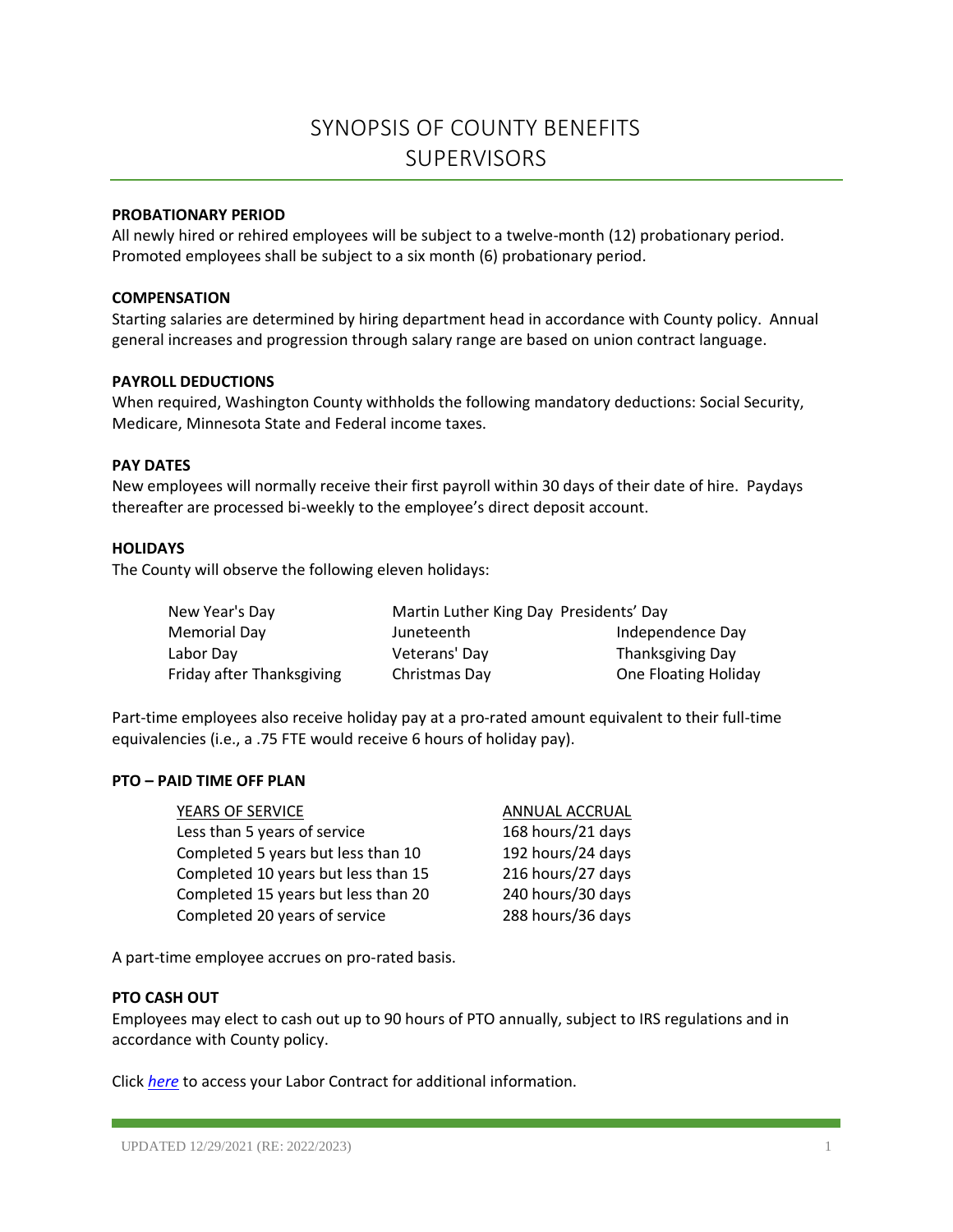# **INSURANCE BENEFITS PROGRAM**

The County's Cafeteria Benefit Plan gives employees an opportunity to design a benefit package that fits their personal needs and goals. Employees whose FTE is .50 or greater are eligible to participate in all insurance benefits.

Some benefits have been negotiated via the collective bargaining agreement:

- Basic life in the amount of 1X's annual earnings plus \$10,000 (\$200,000 max) is provided at no cost to the employee.
- Accidental Death and Dismemberment (AD&D) coverage in the amount of 1X's annual earnings plus \$10,000 (\$200,000 max) is provided at no cost to the employee.
- Long Term Disability (LTD) at a 60% income replacement level to a \$2,500 per month maximum benefit is provided at no cost to the employee.

Please refer to the Design your Benefits booklet for additional information regarding your benefit offerings, available at WashNet under Human Resources/Benefits or click *[here](https://washnet.co.washington.mn.us/depts/hr/benefits2/Shared%20Documents/CurrentBenefitBook.pdf?csf=1&e=CmQiSr)*.

# **RETIREMENT PROGRAMS**

PERA: Public Employee Retirement Association Participation in PERA is mandatory, automatic and contributions are based on your position and the associated plan.

Coordinated 7.50% of salary 6.50% of salary Correctional 8.75% of salary 6.83% of salary 5.83% of salary

PERA PLAN COUNTY CONTRIBUTION EMPLOYEE CONTRIBUTION

# SECTION 457(b) DEFERRED COMPENSATION PLAN

Washington County offers two §457(b) voluntary deferred compensation plans through payroll deductions on a pre-tax and/or post-tax basis: MNDCP and Nationwide.

# POST EMPLOYMENT HEALTH CARE SAVINGS PLAN

Participation in the Post Employment Health Care Savings Plan (HCSP) is required. The HCSP is an employer-sponsored program that allows employees to save money, tax-free, to use upon termination of employment to pay for eligible health care expenses. Assets in the account will accumulate tax-free, and since payouts are used for approved health care expenses, they will remain tax free. This program is offered through the Minnesota State Retirement System (MSRS).

Employees will contribute to their individual HCSPs as follows:

- PTO hours over 475 as of December 1st
- Upon separation 25% of remaining PTO hours
- Upon separation with at least 10 years of employment all eligible Extended Sick Leave Hours (25% of total remaining hours with a maximum of \$4,950 if resigning or \$9,000 if retiring)

# **PUBLIC SERVICE LOAN FORGIVENESS (Federal Direct Loan) FOR INCOME-DRIVEN REPAYMENT PLANS**

Washington County qualifies as a "public service organization" to help you qualify for this partial student loan forgiveness program. [www.StudentAid.gov/publicservice.](http://www.studentaid.gov/publicservice)